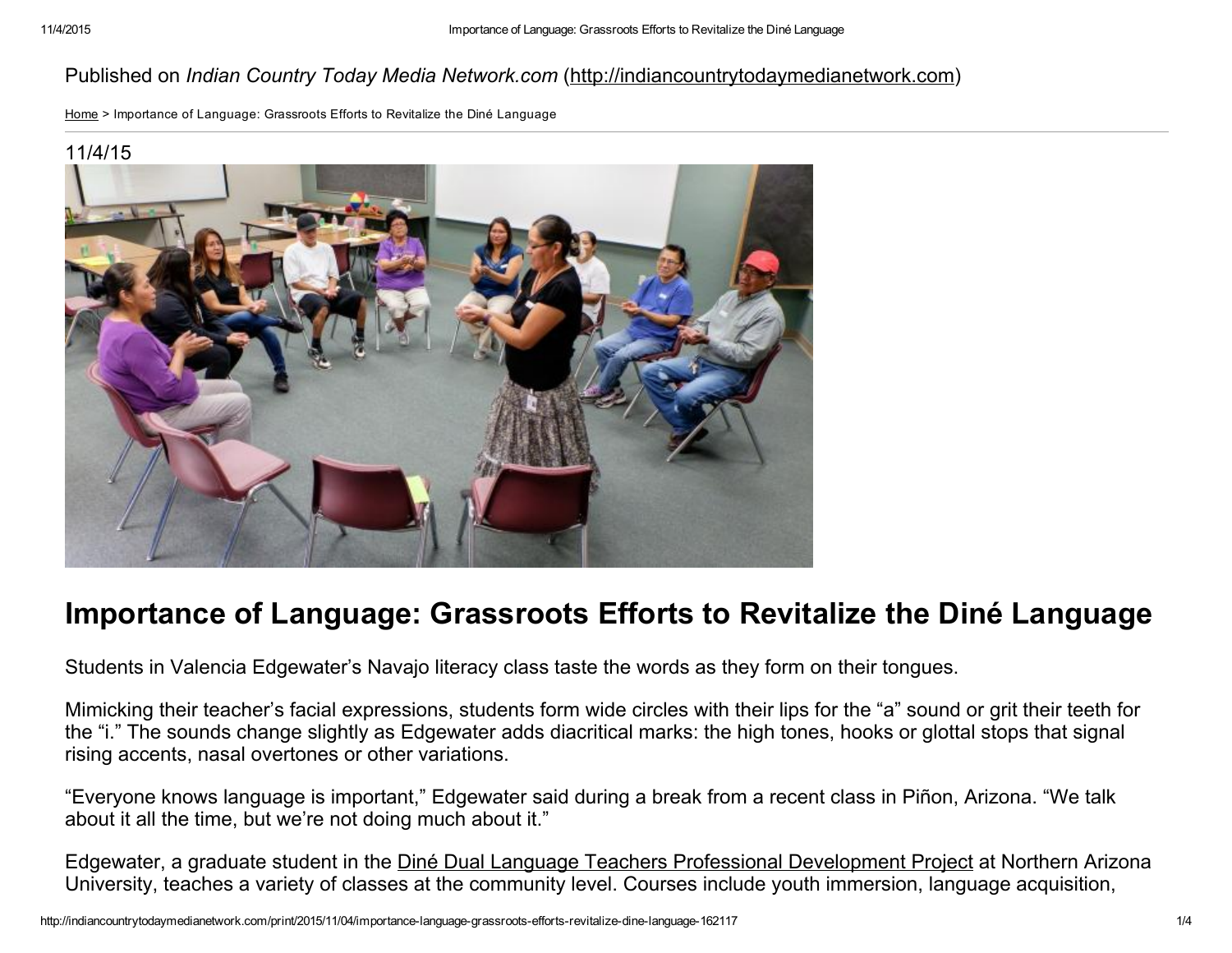teaching strategies for parents, and literacy for speakers.



Students of all walks of life gather in classrooms, chapter houses and community spaces to take their language skills to the next level. It's all part of a community-based, grassroots effort to reclaim and revitalize the Navajo, or Diné, language.

"Everyone has different levels of knowledge and fluency," Edgewater said. "Some people use the language just for conversation. Others understand the root of it all."

Edgewater is a program coordinator for the Piñon Unified School District, a small, rural district on the Navajo Nation in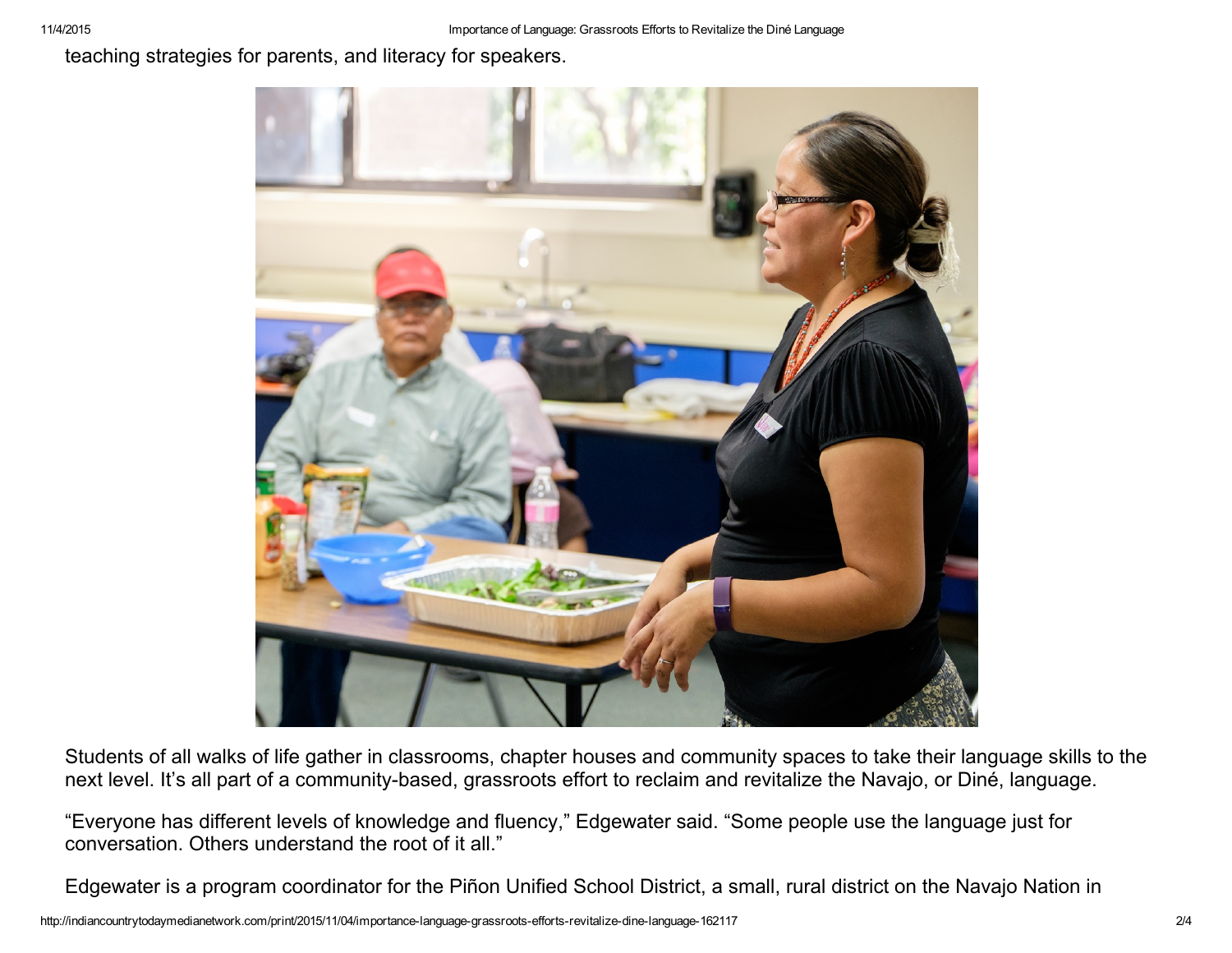northeastern Arizona. She started developing language curriculum to change the dynamics of her own family.

Edgewater grew up speaking Navajo because of the influence of her grandparents, who were monolingual, she said. In fact, Edgewater failed kindergarten because she didn't understand English. Yet her two children, ages 2 and 4, are primarily English speakers, and that's something she wants to change.

"I changed the way I was interacting with my children to include language acquisition strategies," she said. "When my son surprises me and says something in Navajo, I know it's paying off."

The Navajo language, often numbered among the most difficult to learn, is perhaps best known for its role in World War II. An elite group of Navajo men was recruited to serve in the U.S. Marines and help develop a wartime code based on Navajo, then only an oral language. That code proved unbreakable, helping the Allied Forces win the war.



As the Navajo Code Talkers were using the language to change the course of history, however, boys and girls on the